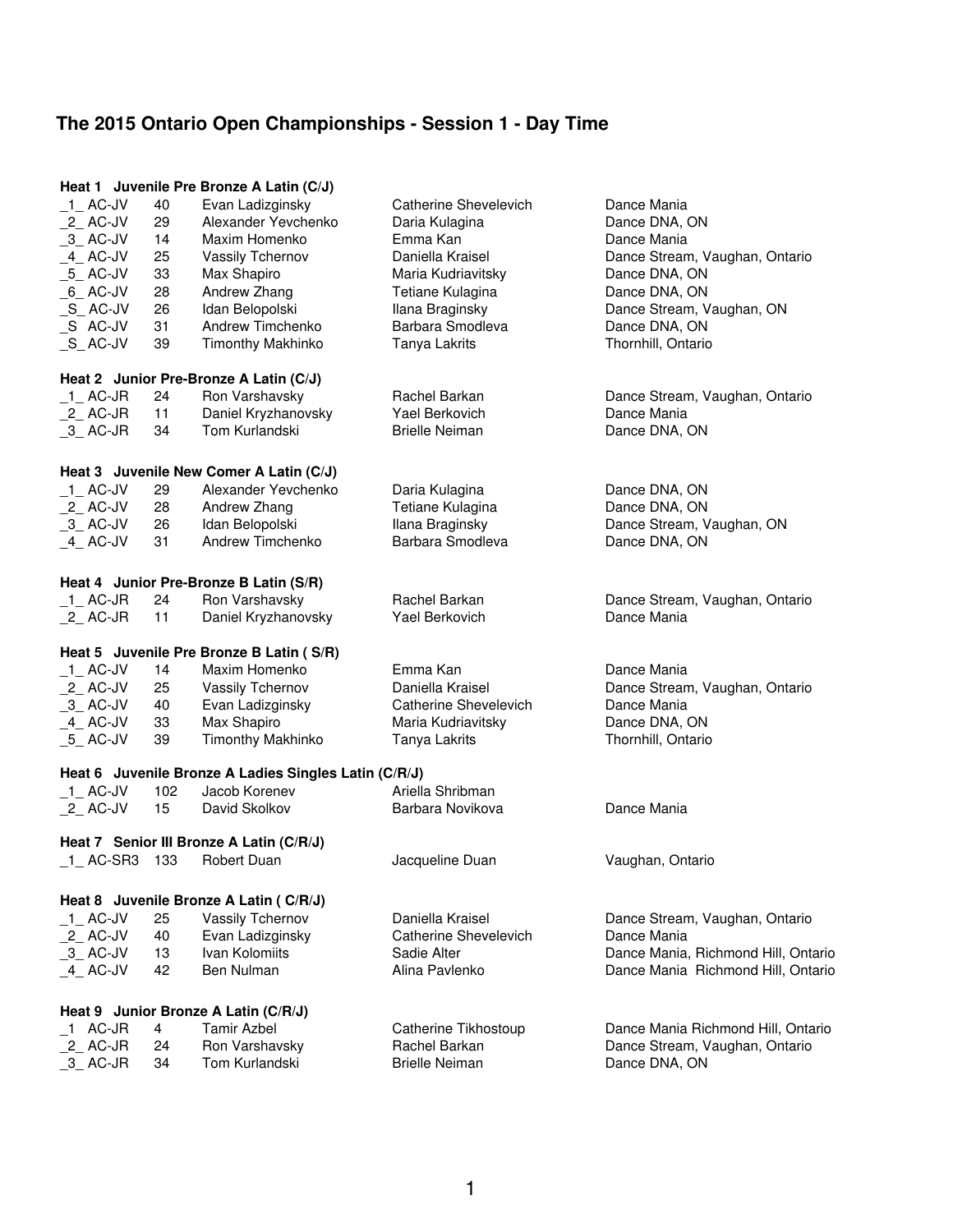| David Skolkov<br>Barbara Novikova<br>Dance Mania<br>$-1$ AC-JV<br>15<br>Heat 11 Junior Bronze B Latin (S/P)<br>$\overline{4}$<br><b>Tamir Azbel</b><br>$\_1\_$ AC-JR<br>Catherine Tikhostoup<br>Dance Mania Richmond Hill, Ontario<br>Heat 12 Junior Silver A Latin (S/R/C)<br>1 AC-JR<br>23<br>Gary Farberov<br>Dance Stream, Vaughan, Ontario<br>Alissa Guissine<br>$_2$ AC-JR<br>Nicholas Quon<br>Katrin Kanevsky<br>6<br>Dance Mania<br>$-3$ AC-JR<br>32<br>Dennis Shapiro<br>Sophia Ostrovsky<br>Dance DNA, Ontario<br>$-4$ AC-JR<br>38<br><b>Brian Krivoruk</b><br>Lauren Shligold<br>Concord, Ontario<br>Abbie Jean McDonough<br>$-5$ AC-JR<br>18<br>Takamitsu Miyano<br>Halifax, Nova Scotia<br>Eden-Maria Yadgarov<br>$_6$ AC-JR<br>30<br>Natan Brodetski<br>Dance DNA, ON<br>$X$ AC-JR<br>10<br>Anna Kimelman<br>Dance Mania, Richmond Hill<br><b>Ben Pinsky</b><br>Heat 13 Juvenile Silver A Latin (S/R/C)<br>$-1$ AC-JV<br>Matthew Kamenetsky<br>Rachel Tulman<br>Dance Mania Richmond Hill, Ontario<br>3<br>Heat 14 Juvenile Silver A Ladies Singles Latin (S/R/C)<br>$-1$ AC-JV<br>37<br>Vlad Robachenko<br>Milana Penek<br>Heat 15 Senior II Silver A Latin (S/R/C)<br>$-1$ AC-SR2 141<br><b>Robert Yee</b><br>Lisa Liang<br>Dance DNA, ON<br>Heat 16 Junior Silver B Latin (P/J)<br>$_1$ AC-JR<br>6<br>Nicholas Quon<br>Katrin Kanevsky<br>Dance Mania<br>$2$ AC-JR<br>Alissa Guissine<br>23<br>Gary Farberov<br>Dance Stream, Vaughan, Ontario<br>Abbie Jean McDonough<br>$-3$ AC-JR<br>18<br>Takamitsu Miyano<br>Halifax, Nova Scotia<br><b>Brian Krivoruk</b><br>4_AC-JR<br>38<br>Lauren Shligold<br>Concord, Ontario<br>5 AC-JR<br>32<br>Dennis Shapiro<br>Sophia Ostrovsky<br>Dance DNA, Ontario<br>$6$ AC-JR<br>Natan Brodetski<br>Eden-Maria Yadgarov<br>Dance DNA, ON<br>30<br>Heat 17 Juvenile Silver B Ladies Singles Latin (P/J)<br>Vlad Robachenko<br>Milana Penek<br>$-1$ AC-JV<br>37<br>Heat 18 Junior Gold A Latin (S/C/R/J)<br>$-1$ AC-JR<br>35<br>Corey Cazes<br>Nicole Krasner<br>Vaughan, Ontario<br>Nicole Lemelev<br>Dance Stream, Vaughan, Ontario<br>$_2$ AC-JR<br>22<br>Alex Klim<br>$-3$ AC-JR<br>Ethan Krivoruk<br>36<br>Aleksia Penek<br>Concord, Ontario<br>4 AC-JR<br>$\overline{7}$<br>Liran Leidershnaider<br><b>Shany Marks</b><br>Dance Mania Richmond Hill, Ontario<br>$-5$ AC-JR<br>5<br>Anna Perzan<br>Erik Ovchinnikov<br>Dance Mania<br>19<br>Samantha Chan<br>Toronto, Ontario<br>$_6$ AC-JR<br>Owen Chan<br>Heat 19 Juvenile Gold A Ladies Singles Latin (S/C/R/J)<br>Vlad Robachenko<br>$-1$ AC-JV<br>37<br>Milana Penek<br>Heat 20 Junior Gold A Ladies Singles Latin Dance (S/C/R/J)<br>102<br>Jacob Korenev<br>$\_$ 1 $\_$ AC-JR<br>Liza Tikhostoup<br>Dance Mania Richmond Hill, Ontario<br>$2$ AC-JR<br>43<br>Nikita Babaev<br>Nicole Guvesitz<br>Dance DNA, Ontario | Heat 10 Juvenile Pre Bronze B Ladies Singles Latin (S/P) |  |  |  |  |  |  |
|------------------------------------------------------------------------------------------------------------------------------------------------------------------------------------------------------------------------------------------------------------------------------------------------------------------------------------------------------------------------------------------------------------------------------------------------------------------------------------------------------------------------------------------------------------------------------------------------------------------------------------------------------------------------------------------------------------------------------------------------------------------------------------------------------------------------------------------------------------------------------------------------------------------------------------------------------------------------------------------------------------------------------------------------------------------------------------------------------------------------------------------------------------------------------------------------------------------------------------------------------------------------------------------------------------------------------------------------------------------------------------------------------------------------------------------------------------------------------------------------------------------------------------------------------------------------------------------------------------------------------------------------------------------------------------------------------------------------------------------------------------------------------------------------------------------------------------------------------------------------------------------------------------------------------------------------------------------------------------------------------------------------------------------------------------------------------------------------------------------------------------------------------------------------------------------------------------------------------------------------------------------------------------------------------------------------------------------------------------------------------------------------------------------------------------------------------------------------------------------------------------------------------------------------------------------------------------------------------------------------------------------------------------------------------------------------------------------------------------------------------------------------------------------------------------------------------------|----------------------------------------------------------|--|--|--|--|--|--|
|                                                                                                                                                                                                                                                                                                                                                                                                                                                                                                                                                                                                                                                                                                                                                                                                                                                                                                                                                                                                                                                                                                                                                                                                                                                                                                                                                                                                                                                                                                                                                                                                                                                                                                                                                                                                                                                                                                                                                                                                                                                                                                                                                                                                                                                                                                                                                                                                                                                                                                                                                                                                                                                                                                                                                                                                                                    |                                                          |  |  |  |  |  |  |
|                                                                                                                                                                                                                                                                                                                                                                                                                                                                                                                                                                                                                                                                                                                                                                                                                                                                                                                                                                                                                                                                                                                                                                                                                                                                                                                                                                                                                                                                                                                                                                                                                                                                                                                                                                                                                                                                                                                                                                                                                                                                                                                                                                                                                                                                                                                                                                                                                                                                                                                                                                                                                                                                                                                                                                                                                                    |                                                          |  |  |  |  |  |  |
|                                                                                                                                                                                                                                                                                                                                                                                                                                                                                                                                                                                                                                                                                                                                                                                                                                                                                                                                                                                                                                                                                                                                                                                                                                                                                                                                                                                                                                                                                                                                                                                                                                                                                                                                                                                                                                                                                                                                                                                                                                                                                                                                                                                                                                                                                                                                                                                                                                                                                                                                                                                                                                                                                                                                                                                                                                    |                                                          |  |  |  |  |  |  |
|                                                                                                                                                                                                                                                                                                                                                                                                                                                                                                                                                                                                                                                                                                                                                                                                                                                                                                                                                                                                                                                                                                                                                                                                                                                                                                                                                                                                                                                                                                                                                                                                                                                                                                                                                                                                                                                                                                                                                                                                                                                                                                                                                                                                                                                                                                                                                                                                                                                                                                                                                                                                                                                                                                                                                                                                                                    |                                                          |  |  |  |  |  |  |
|                                                                                                                                                                                                                                                                                                                                                                                                                                                                                                                                                                                                                                                                                                                                                                                                                                                                                                                                                                                                                                                                                                                                                                                                                                                                                                                                                                                                                                                                                                                                                                                                                                                                                                                                                                                                                                                                                                                                                                                                                                                                                                                                                                                                                                                                                                                                                                                                                                                                                                                                                                                                                                                                                                                                                                                                                                    |                                                          |  |  |  |  |  |  |
|                                                                                                                                                                                                                                                                                                                                                                                                                                                                                                                                                                                                                                                                                                                                                                                                                                                                                                                                                                                                                                                                                                                                                                                                                                                                                                                                                                                                                                                                                                                                                                                                                                                                                                                                                                                                                                                                                                                                                                                                                                                                                                                                                                                                                                                                                                                                                                                                                                                                                                                                                                                                                                                                                                                                                                                                                                    |                                                          |  |  |  |  |  |  |
|                                                                                                                                                                                                                                                                                                                                                                                                                                                                                                                                                                                                                                                                                                                                                                                                                                                                                                                                                                                                                                                                                                                                                                                                                                                                                                                                                                                                                                                                                                                                                                                                                                                                                                                                                                                                                                                                                                                                                                                                                                                                                                                                                                                                                                                                                                                                                                                                                                                                                                                                                                                                                                                                                                                                                                                                                                    |                                                          |  |  |  |  |  |  |
|                                                                                                                                                                                                                                                                                                                                                                                                                                                                                                                                                                                                                                                                                                                                                                                                                                                                                                                                                                                                                                                                                                                                                                                                                                                                                                                                                                                                                                                                                                                                                                                                                                                                                                                                                                                                                                                                                                                                                                                                                                                                                                                                                                                                                                                                                                                                                                                                                                                                                                                                                                                                                                                                                                                                                                                                                                    |                                                          |  |  |  |  |  |  |
|                                                                                                                                                                                                                                                                                                                                                                                                                                                                                                                                                                                                                                                                                                                                                                                                                                                                                                                                                                                                                                                                                                                                                                                                                                                                                                                                                                                                                                                                                                                                                                                                                                                                                                                                                                                                                                                                                                                                                                                                                                                                                                                                                                                                                                                                                                                                                                                                                                                                                                                                                                                                                                                                                                                                                                                                                                    |                                                          |  |  |  |  |  |  |
|                                                                                                                                                                                                                                                                                                                                                                                                                                                                                                                                                                                                                                                                                                                                                                                                                                                                                                                                                                                                                                                                                                                                                                                                                                                                                                                                                                                                                                                                                                                                                                                                                                                                                                                                                                                                                                                                                                                                                                                                                                                                                                                                                                                                                                                                                                                                                                                                                                                                                                                                                                                                                                                                                                                                                                                                                                    |                                                          |  |  |  |  |  |  |
|                                                                                                                                                                                                                                                                                                                                                                                                                                                                                                                                                                                                                                                                                                                                                                                                                                                                                                                                                                                                                                                                                                                                                                                                                                                                                                                                                                                                                                                                                                                                                                                                                                                                                                                                                                                                                                                                                                                                                                                                                                                                                                                                                                                                                                                                                                                                                                                                                                                                                                                                                                                                                                                                                                                                                                                                                                    |                                                          |  |  |  |  |  |  |
|                                                                                                                                                                                                                                                                                                                                                                                                                                                                                                                                                                                                                                                                                                                                                                                                                                                                                                                                                                                                                                                                                                                                                                                                                                                                                                                                                                                                                                                                                                                                                                                                                                                                                                                                                                                                                                                                                                                                                                                                                                                                                                                                                                                                                                                                                                                                                                                                                                                                                                                                                                                                                                                                                                                                                                                                                                    |                                                          |  |  |  |  |  |  |
|                                                                                                                                                                                                                                                                                                                                                                                                                                                                                                                                                                                                                                                                                                                                                                                                                                                                                                                                                                                                                                                                                                                                                                                                                                                                                                                                                                                                                                                                                                                                                                                                                                                                                                                                                                                                                                                                                                                                                                                                                                                                                                                                                                                                                                                                                                                                                                                                                                                                                                                                                                                                                                                                                                                                                                                                                                    |                                                          |  |  |  |  |  |  |
|                                                                                                                                                                                                                                                                                                                                                                                                                                                                                                                                                                                                                                                                                                                                                                                                                                                                                                                                                                                                                                                                                                                                                                                                                                                                                                                                                                                                                                                                                                                                                                                                                                                                                                                                                                                                                                                                                                                                                                                                                                                                                                                                                                                                                                                                                                                                                                                                                                                                                                                                                                                                                                                                                                                                                                                                                                    |                                                          |  |  |  |  |  |  |
|                                                                                                                                                                                                                                                                                                                                                                                                                                                                                                                                                                                                                                                                                                                                                                                                                                                                                                                                                                                                                                                                                                                                                                                                                                                                                                                                                                                                                                                                                                                                                                                                                                                                                                                                                                                                                                                                                                                                                                                                                                                                                                                                                                                                                                                                                                                                                                                                                                                                                                                                                                                                                                                                                                                                                                                                                                    |                                                          |  |  |  |  |  |  |
|                                                                                                                                                                                                                                                                                                                                                                                                                                                                                                                                                                                                                                                                                                                                                                                                                                                                                                                                                                                                                                                                                                                                                                                                                                                                                                                                                                                                                                                                                                                                                                                                                                                                                                                                                                                                                                                                                                                                                                                                                                                                                                                                                                                                                                                                                                                                                                                                                                                                                                                                                                                                                                                                                                                                                                                                                                    |                                                          |  |  |  |  |  |  |
|                                                                                                                                                                                                                                                                                                                                                                                                                                                                                                                                                                                                                                                                                                                                                                                                                                                                                                                                                                                                                                                                                                                                                                                                                                                                                                                                                                                                                                                                                                                                                                                                                                                                                                                                                                                                                                                                                                                                                                                                                                                                                                                                                                                                                                                                                                                                                                                                                                                                                                                                                                                                                                                                                                                                                                                                                                    |                                                          |  |  |  |  |  |  |
|                                                                                                                                                                                                                                                                                                                                                                                                                                                                                                                                                                                                                                                                                                                                                                                                                                                                                                                                                                                                                                                                                                                                                                                                                                                                                                                                                                                                                                                                                                                                                                                                                                                                                                                                                                                                                                                                                                                                                                                                                                                                                                                                                                                                                                                                                                                                                                                                                                                                                                                                                                                                                                                                                                                                                                                                                                    |                                                          |  |  |  |  |  |  |
|                                                                                                                                                                                                                                                                                                                                                                                                                                                                                                                                                                                                                                                                                                                                                                                                                                                                                                                                                                                                                                                                                                                                                                                                                                                                                                                                                                                                                                                                                                                                                                                                                                                                                                                                                                                                                                                                                                                                                                                                                                                                                                                                                                                                                                                                                                                                                                                                                                                                                                                                                                                                                                                                                                                                                                                                                                    |                                                          |  |  |  |  |  |  |
|                                                                                                                                                                                                                                                                                                                                                                                                                                                                                                                                                                                                                                                                                                                                                                                                                                                                                                                                                                                                                                                                                                                                                                                                                                                                                                                                                                                                                                                                                                                                                                                                                                                                                                                                                                                                                                                                                                                                                                                                                                                                                                                                                                                                                                                                                                                                                                                                                                                                                                                                                                                                                                                                                                                                                                                                                                    |                                                          |  |  |  |  |  |  |
|                                                                                                                                                                                                                                                                                                                                                                                                                                                                                                                                                                                                                                                                                                                                                                                                                                                                                                                                                                                                                                                                                                                                                                                                                                                                                                                                                                                                                                                                                                                                                                                                                                                                                                                                                                                                                                                                                                                                                                                                                                                                                                                                                                                                                                                                                                                                                                                                                                                                                                                                                                                                                                                                                                                                                                                                                                    |                                                          |  |  |  |  |  |  |
|                                                                                                                                                                                                                                                                                                                                                                                                                                                                                                                                                                                                                                                                                                                                                                                                                                                                                                                                                                                                                                                                                                                                                                                                                                                                                                                                                                                                                                                                                                                                                                                                                                                                                                                                                                                                                                                                                                                                                                                                                                                                                                                                                                                                                                                                                                                                                                                                                                                                                                                                                                                                                                                                                                                                                                                                                                    |                                                          |  |  |  |  |  |  |
|                                                                                                                                                                                                                                                                                                                                                                                                                                                                                                                                                                                                                                                                                                                                                                                                                                                                                                                                                                                                                                                                                                                                                                                                                                                                                                                                                                                                                                                                                                                                                                                                                                                                                                                                                                                                                                                                                                                                                                                                                                                                                                                                                                                                                                                                                                                                                                                                                                                                                                                                                                                                                                                                                                                                                                                                                                    |                                                          |  |  |  |  |  |  |
|                                                                                                                                                                                                                                                                                                                                                                                                                                                                                                                                                                                                                                                                                                                                                                                                                                                                                                                                                                                                                                                                                                                                                                                                                                                                                                                                                                                                                                                                                                                                                                                                                                                                                                                                                                                                                                                                                                                                                                                                                                                                                                                                                                                                                                                                                                                                                                                                                                                                                                                                                                                                                                                                                                                                                                                                                                    |                                                          |  |  |  |  |  |  |
|                                                                                                                                                                                                                                                                                                                                                                                                                                                                                                                                                                                                                                                                                                                                                                                                                                                                                                                                                                                                                                                                                                                                                                                                                                                                                                                                                                                                                                                                                                                                                                                                                                                                                                                                                                                                                                                                                                                                                                                                                                                                                                                                                                                                                                                                                                                                                                                                                                                                                                                                                                                                                                                                                                                                                                                                                                    |                                                          |  |  |  |  |  |  |
|                                                                                                                                                                                                                                                                                                                                                                                                                                                                                                                                                                                                                                                                                                                                                                                                                                                                                                                                                                                                                                                                                                                                                                                                                                                                                                                                                                                                                                                                                                                                                                                                                                                                                                                                                                                                                                                                                                                                                                                                                                                                                                                                                                                                                                                                                                                                                                                                                                                                                                                                                                                                                                                                                                                                                                                                                                    |                                                          |  |  |  |  |  |  |
|                                                                                                                                                                                                                                                                                                                                                                                                                                                                                                                                                                                                                                                                                                                                                                                                                                                                                                                                                                                                                                                                                                                                                                                                                                                                                                                                                                                                                                                                                                                                                                                                                                                                                                                                                                                                                                                                                                                                                                                                                                                                                                                                                                                                                                                                                                                                                                                                                                                                                                                                                                                                                                                                                                                                                                                                                                    |                                                          |  |  |  |  |  |  |
|                                                                                                                                                                                                                                                                                                                                                                                                                                                                                                                                                                                                                                                                                                                                                                                                                                                                                                                                                                                                                                                                                                                                                                                                                                                                                                                                                                                                                                                                                                                                                                                                                                                                                                                                                                                                                                                                                                                                                                                                                                                                                                                                                                                                                                                                                                                                                                                                                                                                                                                                                                                                                                                                                                                                                                                                                                    |                                                          |  |  |  |  |  |  |
|                                                                                                                                                                                                                                                                                                                                                                                                                                                                                                                                                                                                                                                                                                                                                                                                                                                                                                                                                                                                                                                                                                                                                                                                                                                                                                                                                                                                                                                                                                                                                                                                                                                                                                                                                                                                                                                                                                                                                                                                                                                                                                                                                                                                                                                                                                                                                                                                                                                                                                                                                                                                                                                                                                                                                                                                                                    |                                                          |  |  |  |  |  |  |
|                                                                                                                                                                                                                                                                                                                                                                                                                                                                                                                                                                                                                                                                                                                                                                                                                                                                                                                                                                                                                                                                                                                                                                                                                                                                                                                                                                                                                                                                                                                                                                                                                                                                                                                                                                                                                                                                                                                                                                                                                                                                                                                                                                                                                                                                                                                                                                                                                                                                                                                                                                                                                                                                                                                                                                                                                                    |                                                          |  |  |  |  |  |  |
|                                                                                                                                                                                                                                                                                                                                                                                                                                                                                                                                                                                                                                                                                                                                                                                                                                                                                                                                                                                                                                                                                                                                                                                                                                                                                                                                                                                                                                                                                                                                                                                                                                                                                                                                                                                                                                                                                                                                                                                                                                                                                                                                                                                                                                                                                                                                                                                                                                                                                                                                                                                                                                                                                                                                                                                                                                    |                                                          |  |  |  |  |  |  |
|                                                                                                                                                                                                                                                                                                                                                                                                                                                                                                                                                                                                                                                                                                                                                                                                                                                                                                                                                                                                                                                                                                                                                                                                                                                                                                                                                                                                                                                                                                                                                                                                                                                                                                                                                                                                                                                                                                                                                                                                                                                                                                                                                                                                                                                                                                                                                                                                                                                                                                                                                                                                                                                                                                                                                                                                                                    |                                                          |  |  |  |  |  |  |
|                                                                                                                                                                                                                                                                                                                                                                                                                                                                                                                                                                                                                                                                                                                                                                                                                                                                                                                                                                                                                                                                                                                                                                                                                                                                                                                                                                                                                                                                                                                                                                                                                                                                                                                                                                                                                                                                                                                                                                                                                                                                                                                                                                                                                                                                                                                                                                                                                                                                                                                                                                                                                                                                                                                                                                                                                                    |                                                          |  |  |  |  |  |  |
|                                                                                                                                                                                                                                                                                                                                                                                                                                                                                                                                                                                                                                                                                                                                                                                                                                                                                                                                                                                                                                                                                                                                                                                                                                                                                                                                                                                                                                                                                                                                                                                                                                                                                                                                                                                                                                                                                                                                                                                                                                                                                                                                                                                                                                                                                                                                                                                                                                                                                                                                                                                                                                                                                                                                                                                                                                    |                                                          |  |  |  |  |  |  |
|                                                                                                                                                                                                                                                                                                                                                                                                                                                                                                                                                                                                                                                                                                                                                                                                                                                                                                                                                                                                                                                                                                                                                                                                                                                                                                                                                                                                                                                                                                                                                                                                                                                                                                                                                                                                                                                                                                                                                                                                                                                                                                                                                                                                                                                                                                                                                                                                                                                                                                                                                                                                                                                                                                                                                                                                                                    |                                                          |  |  |  |  |  |  |
|                                                                                                                                                                                                                                                                                                                                                                                                                                                                                                                                                                                                                                                                                                                                                                                                                                                                                                                                                                                                                                                                                                                                                                                                                                                                                                                                                                                                                                                                                                                                                                                                                                                                                                                                                                                                                                                                                                                                                                                                                                                                                                                                                                                                                                                                                                                                                                                                                                                                                                                                                                                                                                                                                                                                                                                                                                    |                                                          |  |  |  |  |  |  |
|                                                                                                                                                                                                                                                                                                                                                                                                                                                                                                                                                                                                                                                                                                                                                                                                                                                                                                                                                                                                                                                                                                                                                                                                                                                                                                                                                                                                                                                                                                                                                                                                                                                                                                                                                                                                                                                                                                                                                                                                                                                                                                                                                                                                                                                                                                                                                                                                                                                                                                                                                                                                                                                                                                                                                                                                                                    |                                                          |  |  |  |  |  |  |
|                                                                                                                                                                                                                                                                                                                                                                                                                                                                                                                                                                                                                                                                                                                                                                                                                                                                                                                                                                                                                                                                                                                                                                                                                                                                                                                                                                                                                                                                                                                                                                                                                                                                                                                                                                                                                                                                                                                                                                                                                                                                                                                                                                                                                                                                                                                                                                                                                                                                                                                                                                                                                                                                                                                                                                                                                                    |                                                          |  |  |  |  |  |  |
|                                                                                                                                                                                                                                                                                                                                                                                                                                                                                                                                                                                                                                                                                                                                                                                                                                                                                                                                                                                                                                                                                                                                                                                                                                                                                                                                                                                                                                                                                                                                                                                                                                                                                                                                                                                                                                                                                                                                                                                                                                                                                                                                                                                                                                                                                                                                                                                                                                                                                                                                                                                                                                                                                                                                                                                                                                    |                                                          |  |  |  |  |  |  |
|                                                                                                                                                                                                                                                                                                                                                                                                                                                                                                                                                                                                                                                                                                                                                                                                                                                                                                                                                                                                                                                                                                                                                                                                                                                                                                                                                                                                                                                                                                                                                                                                                                                                                                                                                                                                                                                                                                                                                                                                                                                                                                                                                                                                                                                                                                                                                                                                                                                                                                                                                                                                                                                                                                                                                                                                                                    |                                                          |  |  |  |  |  |  |
|                                                                                                                                                                                                                                                                                                                                                                                                                                                                                                                                                                                                                                                                                                                                                                                                                                                                                                                                                                                                                                                                                                                                                                                                                                                                                                                                                                                                                                                                                                                                                                                                                                                                                                                                                                                                                                                                                                                                                                                                                                                                                                                                                                                                                                                                                                                                                                                                                                                                                                                                                                                                                                                                                                                                                                                                                                    |                                                          |  |  |  |  |  |  |
|                                                                                                                                                                                                                                                                                                                                                                                                                                                                                                                                                                                                                                                                                                                                                                                                                                                                                                                                                                                                                                                                                                                                                                                                                                                                                                                                                                                                                                                                                                                                                                                                                                                                                                                                                                                                                                                                                                                                                                                                                                                                                                                                                                                                                                                                                                                                                                                                                                                                                                                                                                                                                                                                                                                                                                                                                                    |                                                          |  |  |  |  |  |  |
|                                                                                                                                                                                                                                                                                                                                                                                                                                                                                                                                                                                                                                                                                                                                                                                                                                                                                                                                                                                                                                                                                                                                                                                                                                                                                                                                                                                                                                                                                                                                                                                                                                                                                                                                                                                                                                                                                                                                                                                                                                                                                                                                                                                                                                                                                                                                                                                                                                                                                                                                                                                                                                                                                                                                                                                                                                    |                                                          |  |  |  |  |  |  |
|                                                                                                                                                                                                                                                                                                                                                                                                                                                                                                                                                                                                                                                                                                                                                                                                                                                                                                                                                                                                                                                                                                                                                                                                                                                                                                                                                                                                                                                                                                                                                                                                                                                                                                                                                                                                                                                                                                                                                                                                                                                                                                                                                                                                                                                                                                                                                                                                                                                                                                                                                                                                                                                                                                                                                                                                                                    |                                                          |  |  |  |  |  |  |
|                                                                                                                                                                                                                                                                                                                                                                                                                                                                                                                                                                                                                                                                                                                                                                                                                                                                                                                                                                                                                                                                                                                                                                                                                                                                                                                                                                                                                                                                                                                                                                                                                                                                                                                                                                                                                                                                                                                                                                                                                                                                                                                                                                                                                                                                                                                                                                                                                                                                                                                                                                                                                                                                                                                                                                                                                                    |                                                          |  |  |  |  |  |  |
|                                                                                                                                                                                                                                                                                                                                                                                                                                                                                                                                                                                                                                                                                                                                                                                                                                                                                                                                                                                                                                                                                                                                                                                                                                                                                                                                                                                                                                                                                                                                                                                                                                                                                                                                                                                                                                                                                                                                                                                                                                                                                                                                                                                                                                                                                                                                                                                                                                                                                                                                                                                                                                                                                                                                                                                                                                    |                                                          |  |  |  |  |  |  |
|                                                                                                                                                                                                                                                                                                                                                                                                                                                                                                                                                                                                                                                                                                                                                                                                                                                                                                                                                                                                                                                                                                                                                                                                                                                                                                                                                                                                                                                                                                                                                                                                                                                                                                                                                                                                                                                                                                                                                                                                                                                                                                                                                                                                                                                                                                                                                                                                                                                                                                                                                                                                                                                                                                                                                                                                                                    |                                                          |  |  |  |  |  |  |
|                                                                                                                                                                                                                                                                                                                                                                                                                                                                                                                                                                                                                                                                                                                                                                                                                                                                                                                                                                                                                                                                                                                                                                                                                                                                                                                                                                                                                                                                                                                                                                                                                                                                                                                                                                                                                                                                                                                                                                                                                                                                                                                                                                                                                                                                                                                                                                                                                                                                                                                                                                                                                                                                                                                                                                                                                                    |                                                          |  |  |  |  |  |  |
|                                                                                                                                                                                                                                                                                                                                                                                                                                                                                                                                                                                                                                                                                                                                                                                                                                                                                                                                                                                                                                                                                                                                                                                                                                                                                                                                                                                                                                                                                                                                                                                                                                                                                                                                                                                                                                                                                                                                                                                                                                                                                                                                                                                                                                                                                                                                                                                                                                                                                                                                                                                                                                                                                                                                                                                                                                    |                                                          |  |  |  |  |  |  |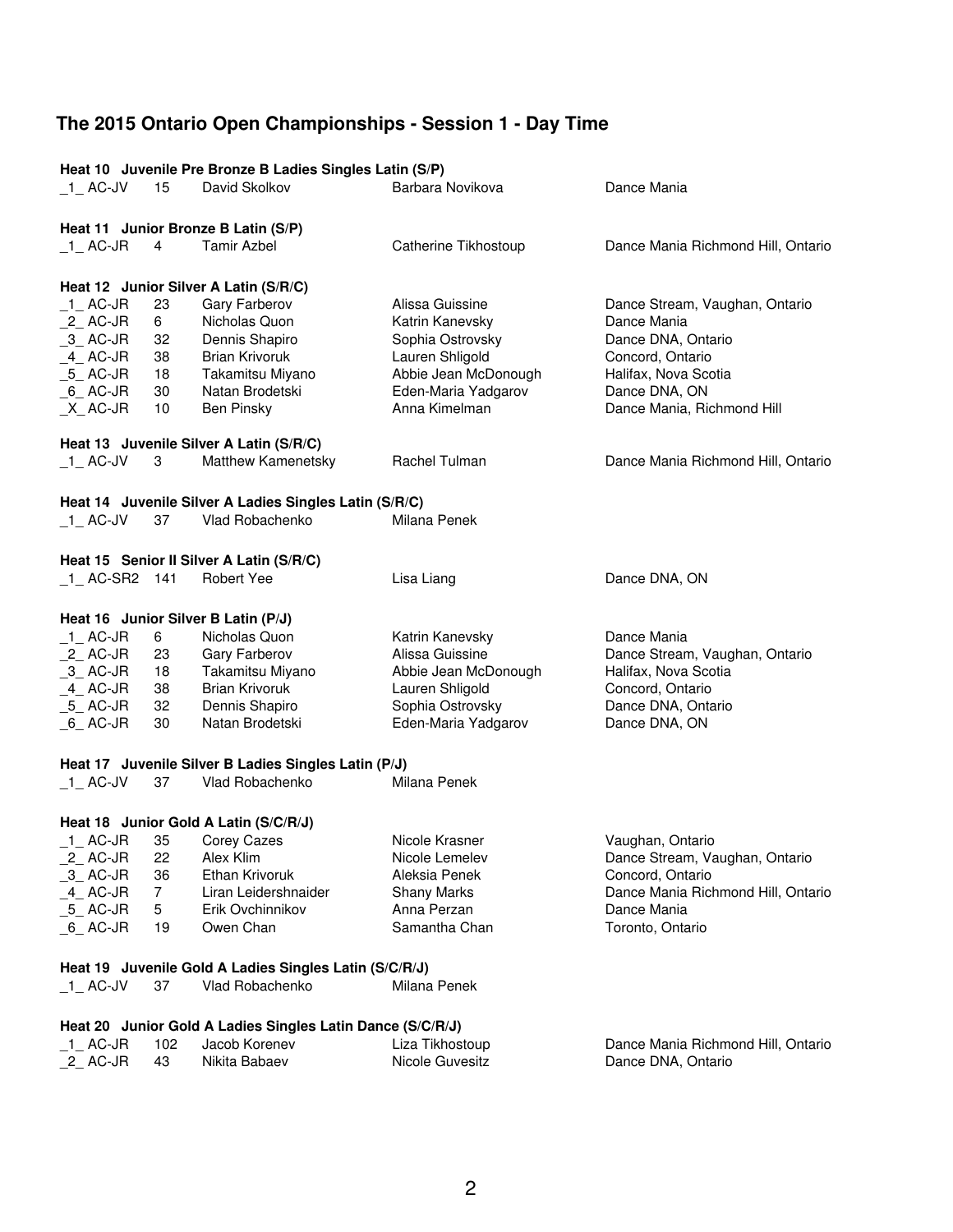|               |                | Heat 21 Junior Gold B Latin (C/P)                |                      |                                    |
|---------------|----------------|--------------------------------------------------|----------------------|------------------------------------|
| 1 AC-JR       | 22             | Alex Klim                                        | Nicole Lemelev       | Dance Stream, Vaughan, Ontario     |
| $2$ AC-JR     | $\overline{7}$ | Liran Leidershnaider                             | <b>Shany Marks</b>   | Dance Mania Richmond Hill, Ontario |
| $-3$ AC-JR    | 35             | Corey Cazes                                      | Nicole Krasner       | Vaughan, Ontario                   |
| $-4$ AC-JR    | 36             | Ethan Krivoruk                                   | Aleksia Penek        | Concord, Ontario                   |
| $-5$ AC-JR    | 5              | Erik Ovchinnikov                                 | Anna Perzan          | Dance Mania                        |
| $6$ AC-JR     | 19             | Owen Chan                                        | Samantha Chan        | Toronto, Ontario                   |
|               |                |                                                  |                      |                                    |
|               |                | Heat 22 Junior Gold B Ladies Singles Latin (C/P) |                      |                                    |
| $_1$ AC-JR    | 102            | Jacob Korenev                                    | Liza Tikhostoup      | Dance Mania Richmond Hill, Ontario |
|               |                | Heat 23 Juvenile New Comer Standard (W/Q)        |                      |                                    |
| 1 AC-JV       | 29             | Alexander Yevchenko                              | Daria Kulagina       | Dance DNA, ON                      |
| $2$ AC-JV     | 31             | Andrew Timchenko                                 | Barbara Smodleva     | Dance DNA, ON                      |
| $-3$ AC-JV    | 26             | Idan Belopolski                                  | Ilana Braginsky      | Dance Stream, Vaughan, ON          |
| $-4$ AC-JV    | 28             | Andrew Zhang                                     | Tetiane Kulagina     | Dance DNA, ON                      |
|               |                |                                                  |                      |                                    |
|               |                | Heat 24 Adult Bronze A Standard (W/F/Q)          |                      |                                    |
| 1 AC-AD       | 120            | <b>Eric Norris</b>                               | <b>Brenda Mercer</b> | Pickering, Ontario                 |
| $_2$ AC-AD    | 129            | Jessie Pelayo                                    | Elizabeth Pelayo     | Mississauga, ON                    |
| $-3$ AC-AD    | 114            | Ping Kei Lam                                     | Fur Keung Leung      | Toronto                            |
|               |                | Heat 25 Junior Pre-Bronze Standard (W/Q)         |                      |                                    |
| $1$ AC-JR     | 24             | Ron Varshavsky                                   | Rachel Barkan        | Dance Stream, Vaughan, Ontario     |
| $_2$ AC-JR    | 11             | Daniel Kryzhanovsky                              | Yael Berkovich       | Dance Mania                        |
|               |                | Heat 26 Senior I Bronze A Standard (W/F/Q)       |                      |                                    |
| 1 AC-SR1      | 107            | <b>Emmanuel Ausch</b>                            | Mariana Ausch        | Toronto, Ontario                   |
| $_2$ AC-SR1   | 120            | <b>Eric Norris</b>                               | <b>Brenda Mercer</b> | Pickering, Ontario                 |
| 3 AC-SR1      | 129            | Jessie Pelayo                                    | Elizabeth Pelayo     | Mississauga, ON                    |
| $-4$ AC-SR1   | 114            | Ping Kei Lam                                     | Fur Keung Leung      | Toronto                            |
|               |                |                                                  |                      |                                    |
|               |                | Heat 27 Juvenile Pre Bronze Standard (W/Q)       |                      |                                    |
| $-1$ AC-JV    | 25             | Vassily Tchernov                                 | Daniella Kraisel     | Dance Stream, Vaughan, Ontario     |
| $2$ AC-JV     | 29             | Alexander Yevchenko                              | Daria Kulagina       | Dance DNA, ON                      |
| 3 AC-JV       | 14             | Maxim Homenko                                    | Emma Kan             | Dance Mania                        |
| 4 AC-JV       | 31             | Andrew Timchenko                                 | Barbara Smodleva     | Dance DNA, ON                      |
| _5 AC-JV      | 26             | Idan Belopolski                                  | Ilana Braginsky      | Dance Stream, Vaughan, ON          |
| $\_6\_$ AC-JV | 28             | Andrew Zhang                                     | Tetiane Kulagina     | Dance DNA, ON                      |
|               |                | Heat 28 Senior II Bronze A Standard (W/F/Q)      |                      |                                    |
| 1 AC-SR2      | 107            | <b>Emmanuel Ausch</b>                            | Mariana Ausch        | Toronto, Ontario                   |
| $_2$ AC-SR2   | 129            | Jessie Pelayo                                    | Elizabeth Pelayo     | Mississauga, ON                    |
| $-3$ AC-SR2   | 114            | Ping Kei Lam                                     | Fur Keung Leung      | Toronto                            |
|               | 133            | Robert Duan                                      |                      | Vaughan, Ontario                   |
| $-4$ AC-SR2   |                |                                                  | Jacqueline Duan      |                                    |
|               |                | Heat 29 Juvenile Bronze A Standard (W/F/Q)       |                      |                                    |
| 1 AC-JV       | 3              | Matthew Kamenetsky                               | Rachel Tulman        | Dance Mania Richmond Hill, Ontario |
| $2$ AC-JV     | 25             | Vassily Tchernov                                 | Daniella Kraisel     | Dance Stream, Vaughan, Ontario     |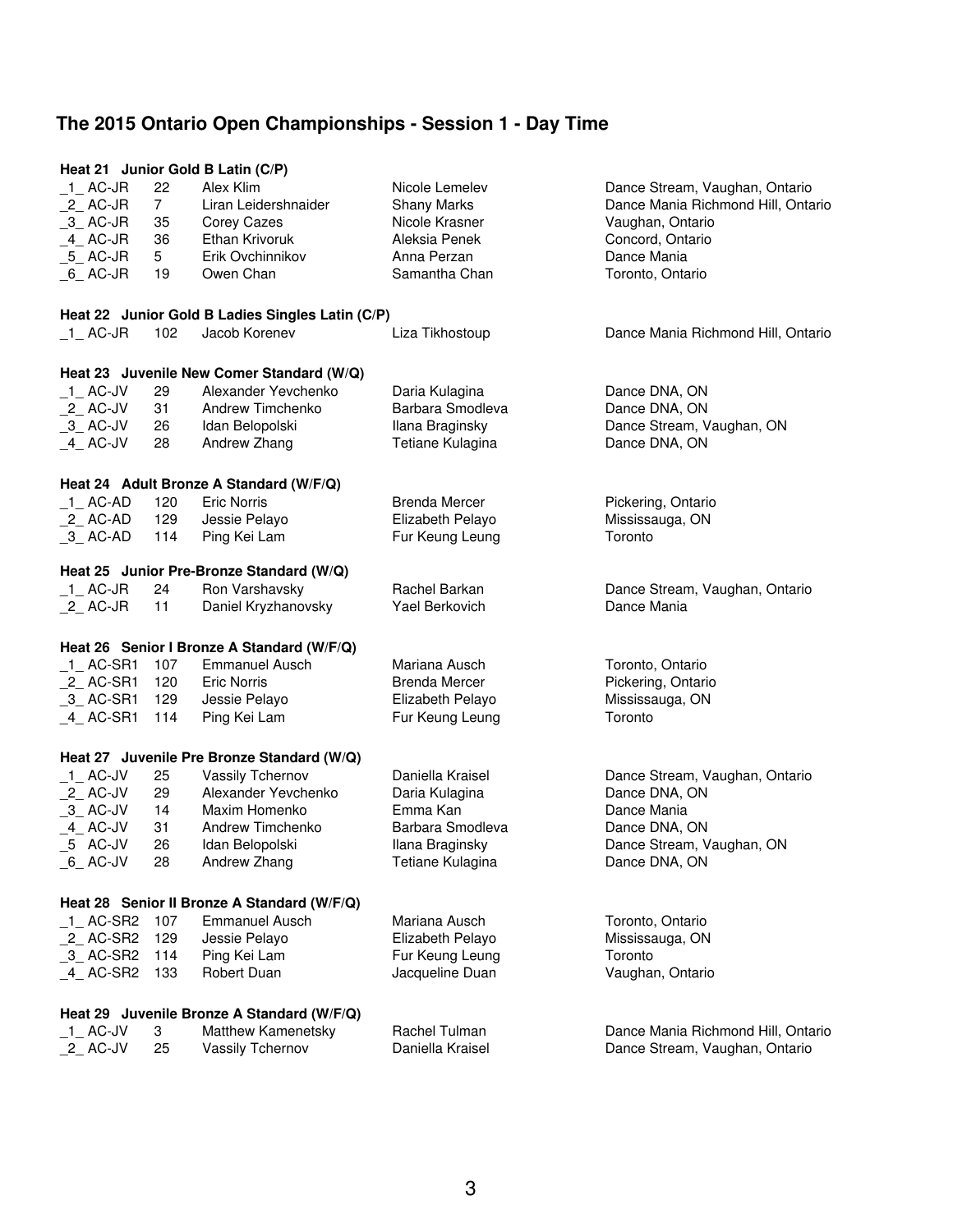|                                |       | Heat 30 Senior III Bronze A Standard (W/F/Q)              |                                  |                                      |
|--------------------------------|-------|-----------------------------------------------------------|----------------------------------|--------------------------------------|
| 1 AC-SR3 107<br>_2_ AC-SR3 133 |       | <b>Emmanuel Ausch</b><br>Robert Duan                      | Mariana Ausch<br>Jacqueline Duan | Toronto, Ontario<br>Vaughan, Ontario |
|                                |       |                                                           |                                  |                                      |
|                                |       | Heat 31 Junior Bronze A Standard (W/F/Q)                  |                                  |                                      |
| $_1$ _ AC-JR                   | 4     | <b>Tamir Azbel</b>                                        | Catherine Tikhostoup             | Dance Mania Richmond Hill, Ontario   |
| $_2$ AC-JR                     | 24    | Ron Varshavsky                                            | Rachel Barkan                    | Dance Stream, Vaughan, Ontario       |
|                                |       |                                                           |                                  |                                      |
|                                |       | Heat 32 Adult Bronze B Standard (T/VW)                    |                                  |                                      |
| $-1$ AC-AD                     | 120   | <b>Eric Norris</b>                                        | <b>Brenda Mercer</b>             | Pickering, Ontario                   |
|                                |       |                                                           |                                  |                                      |
| 1 AC-SR2 133                   |       | Heat 33 Senior II Bronze B Standard (T/VW)<br>Robert Duan | Jacqueline Duan                  | Vaughan, Ontario                     |
|                                |       |                                                           |                                  |                                      |
|                                |       | Heat 34 Juvenile Bronze B Standard (T/VW)                 |                                  |                                      |
| $\_$ 1 $\_$ AC-JV $\_$         | 3     | Matthew Kamenetsky                                        | Rachel Tulman                    | Dance Mania Richmond Hill, Ontario   |
|                                |       |                                                           |                                  |                                      |
|                                |       | Heat 35 Junior Bronze B Standard (T/VW)                   |                                  |                                      |
| $\_$ 1 $\_$ AC-JR              | 4     | <b>Tamir Azbel</b>                                        | Catherine Tikhostoup             | Dance Mania Richmond Hill, Ontario   |
|                                |       |                                                           |                                  |                                      |
|                                |       | Heat 36 Senior I Bronze B Standard (T/VW)                 |                                  |                                      |
| 1 AC-SR1 120                   |       | <b>Eric Norris</b>                                        | <b>Brenda Mercer</b>             | Pickering, Ontario                   |
|                                |       |                                                           |                                  |                                      |
|                                |       | Heat 37 Senior III Bronze B Standard (T/VW)               |                                  |                                      |
| 1 AC-SR3 133                   |       | Robert Duan                                               | Jacqueline Duan                  | Vaughan, Ontario                     |
|                                |       | Heat 38 Senior I Silver A Standard (W/T/Q)                |                                  |                                      |
| 1 AC-SR1 126                   |       | Simon Lam                                                 | Daphne Lam                       | Mississauga, Ontario                 |
| $2$ AC-SR1                     | - 131 | <b>Richard Harris</b>                                     | Yvonne Grace                     | Pickering                            |
|                                |       |                                                           |                                  |                                      |
|                                |       | Heat 39 Junior Silver A Standard (W/T/Q)                  |                                  |                                      |
| 1 AC-JR                        | 5     | Erik Ovchinnikov                                          | Anna Perzan                      | Dance Mania                          |
| $2$ AC-JR                      | 35    | Corey Cazes                                               | Nicole Krasner                   | Vaughan, Ontario                     |
| 3 AC-JR                        | 7     | Liran Leidershnaider                                      | <b>Shany Marks</b>               | Dance Mania Richmond Hill, Ontario   |
| 4 AC-JR                        | 6     | Nicholas Quon                                             | Katrin Kanevsky                  | Dance Mania                          |
| $-5$ AC-JR                     | 38    | <b>Brian Krivoruk</b>                                     | Lauren Shligold                  | Concord, Ontario                     |
| $6$ $AC$ -JR                   | 23    | Gary Farberov                                             | Alissa Guissine                  | Dance Stream, Vaughan, Ontario       |
| $Z$ AC-JR                      | 18    | Takamitsu Miyano                                          | Abbie Jean McDonough             | Halifax, Nova Scotia                 |
|                                |       | Heat 40 Adult Silver A Standard (W/T/Q)                   |                                  |                                      |
| $-1$ AC-AD                     | 131   | <b>Richard Harris</b>                                     | <b>Yvonne Grace</b>              | Pickering                            |
|                                |       |                                                           |                                  |                                      |
|                                |       | Heat 41 Senior II Silver A Standard (W/T/Q)               |                                  |                                      |
| $1$ AC-SR2 126                 |       | Simon Lam                                                 | Daphne Lam                       | Mississauga, Ontario                 |
|                                |       |                                                           |                                  |                                      |
|                                |       | Heat 42 Junior Silver B Standard (F/VW)                   |                                  |                                      |
| $_1$ AC-JR                     | 5     | Erik Ovchinnikov                                          | Anna Perzan                      | Dance Mania                          |
| $_2$ AC-JR                     | 7     | Liran Leidershnaider                                      | <b>Shany Marks</b>               | Dance Mania Richmond Hill, Ontario   |
| $-3$ AC-JR                     | 35    | Corey Cazes                                               | Nicole Krasner                   | Vaughan, Ontario                     |
| 4 AC-JR                        | 6     | Nicholas Quon                                             | Katrin Kanevsky                  | Dance Mania                          |
| $-5$ AC-JR                     | 23    | Gary Farberov                                             | Alissa Guissine                  | Dance Stream, Vaughan, Ontario       |
|                                |       |                                                           |                                  |                                      |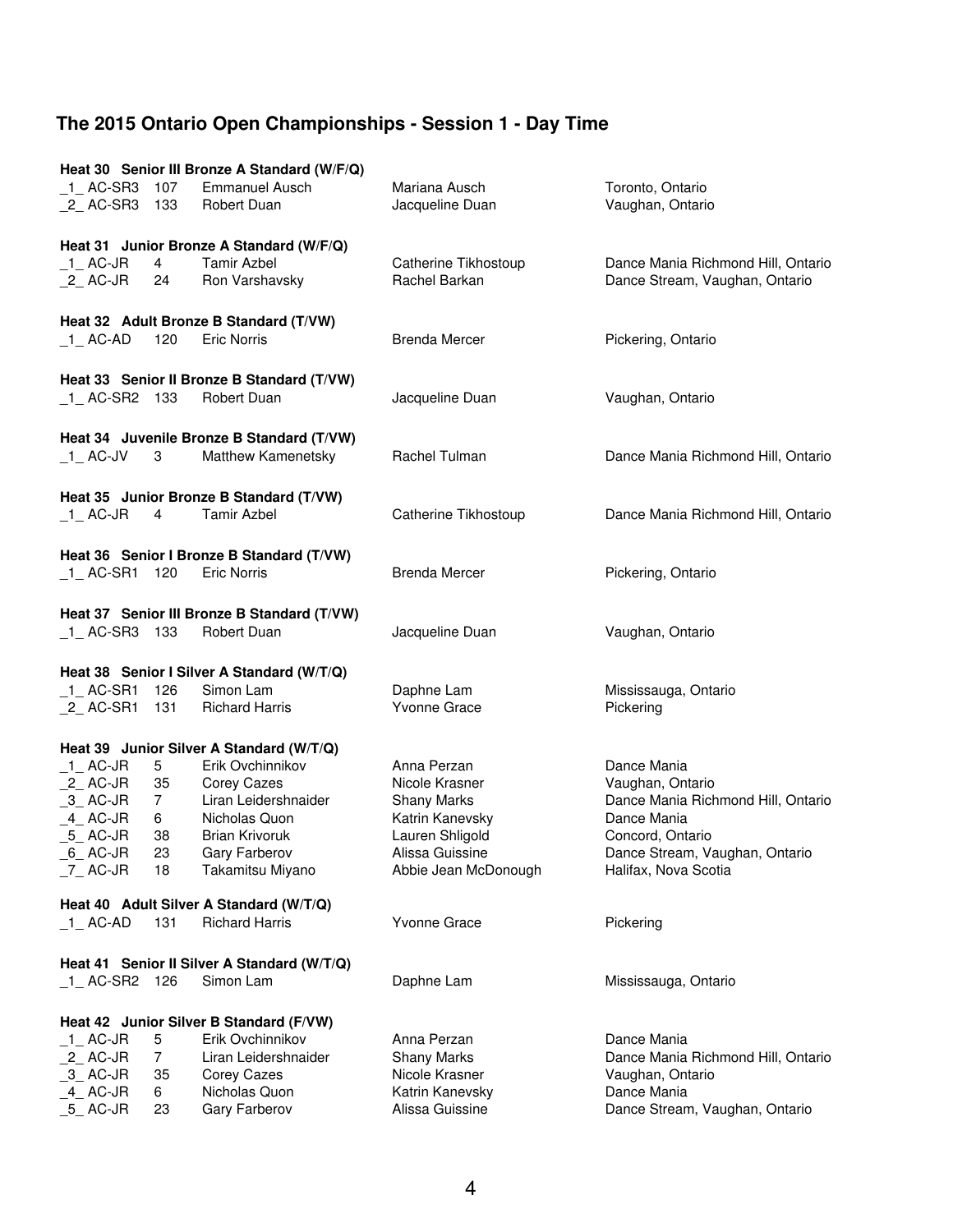| $6$ AC-JR<br>7 AC-JR | 18<br>38 | Takamitsu Miyano<br><b>Brian Krivoruk</b>                          | Abbie Jean McDonough<br>Lauren Shligold | Halifax, Nova Scotia<br>Concord, Ontario |
|----------------------|----------|--------------------------------------------------------------------|-----------------------------------------|------------------------------------------|
|                      |          | Heat 43 Adult Gold A Standard (W/T/F/Q)                            |                                         |                                          |
| $-1$ AC-AD           | 104      | Marcin Kwietniewski                                                | Monika Kwietniewska                     | Toronto, Ontario                         |
| 2 AC-AD              | 116      | Ignace Wong                                                        | Margaret Wong                           | Brampton, Ontario                        |
| $-3$ AC-AD           | 125      | <b>Scott Ross</b>                                                  | Sarah Williams                          | London, Ontario                          |
| $-4$ AC-AD           | 113      | Frank Chan                                                         | Becky Chu                               | Scarborough, Ontario                     |
|                      |          | Heat 44 Junior Gold A Standard (W/T/F/Q)                           |                                         |                                          |
| 1 AC-JR              | 16       | Eric Cherniavski                                                   | <b>Beatrice Oberfeld</b>                | Thornhill, Ontario                       |
| 2 AC-JR              | 36       | Ethan Krivoruk                                                     | Aleksia Penek                           | Concord, Ontario                         |
| $-3$ AC-JR           | 22       | Alex Klim                                                          | Nicole Lemelev                          | Dance Stream, Vaughan, Ontario           |
|                      |          | Heat 45 Senior I Gold A Standard (W/T/F/Q)                         |                                         |                                          |
| $_1$ AC-SR1          | 144      | Norair Nor-Arevian                                                 | Olga Nor-Arevian                        | Dance DNA                                |
| $2$ AC-SR1           | 125      | <b>Scott Ross</b>                                                  | Sarah Williams                          | London, Ontario                          |
| 3 AC-SR1             | 116      | Ignace Wong                                                        | Margaret Wong                           | Brampton, Ontario                        |
| $-4$ AC-SR1          | 121      | Thomas May                                                         | Alice Dong                              | Thornhill                                |
| $-5$ AC-SR1          | 113      | Frank Chan                                                         | Becky Chu                               | Scarborough, Ontario                     |
|                      |          | Heat 46 Senior III Gold A Standard (W/T/F/Q)                       |                                         |                                          |
| 1 AC-SR3 103         |          | Martin Lazarek                                                     | Eliza Lazarek                           | Aurora, Ontario                          |
|                      |          | Heat 47 Amateur Teacher- Student Pre-Champ Standard (W/T/F/Q)      |                                         |                                          |
| 1 AC-AD              | 143      | Sam Hui                                                            | Agnes Yuan                              | Markham, Ontario                         |
|                      |          | Heat 48 Junior Gold B Standard (F/VW)                              |                                         |                                          |
| $1$ AC-JR            | 16       | Eric Cherniavski                                                   | <b>Beatrice Oberfeld</b>                | Thornhill, Ontario                       |
| $_2$ AC-JR           | 22       | Alex Klim                                                          | Nicole Lemelev                          | Dance Stream, Vaughan, Ontario           |
|                      |          | Heat 49 Senior II Gold A Standard (W/T/F/Q)                        |                                         |                                          |
| 1 AC-SR2             | - 144    | Norair Nor-Arevian                                                 | Olga Nor-Arevian                        | Dance DNA                                |
| _2_ AC-SR2 116       |          | Ignace Wong                                                        | Margaret Wong                           | Brampton, Ontario                        |
| $-3$ AC-SR2          | 121      | Thomas May                                                         | Alice Dong                              | Thornhill                                |
| 4 AC-SR2             | 141      | Robert Yee                                                         | Lisa Liang                              | Dance DNA, ON                            |
|                      |          | Heat 50 Amateur Teacher-Student Championship Standard (W/T/VW/F/Q) |                                         |                                          |
| 1 AC-AD              | 143      | Sam Hui                                                            | Agnes Yuan                              | Markham, Ontario                         |
|                      |          | Heat 51 Adult Silver B Standard (F/VW)                             |                                         |                                          |
| 1 AC-AD              | 131      | <b>Richard Harris</b>                                              | Yvonne Grace                            | Pickering                                |
|                      |          | Heat 52 Senior I Gold B Standard (F/VW))                           |                                         |                                          |
| 1 AC-SR1             | 125      | <b>Scott Ross</b>                                                  | Sarah Williams                          | London, Ontario                          |
|                      |          | Heat 53 Senior I Silver B Standard (F/VW))                         |                                         |                                          |
| 1 AC-SR1 131         |          | <b>Richard Harris</b>                                              | Yvonne Grace                            | Pickering                                |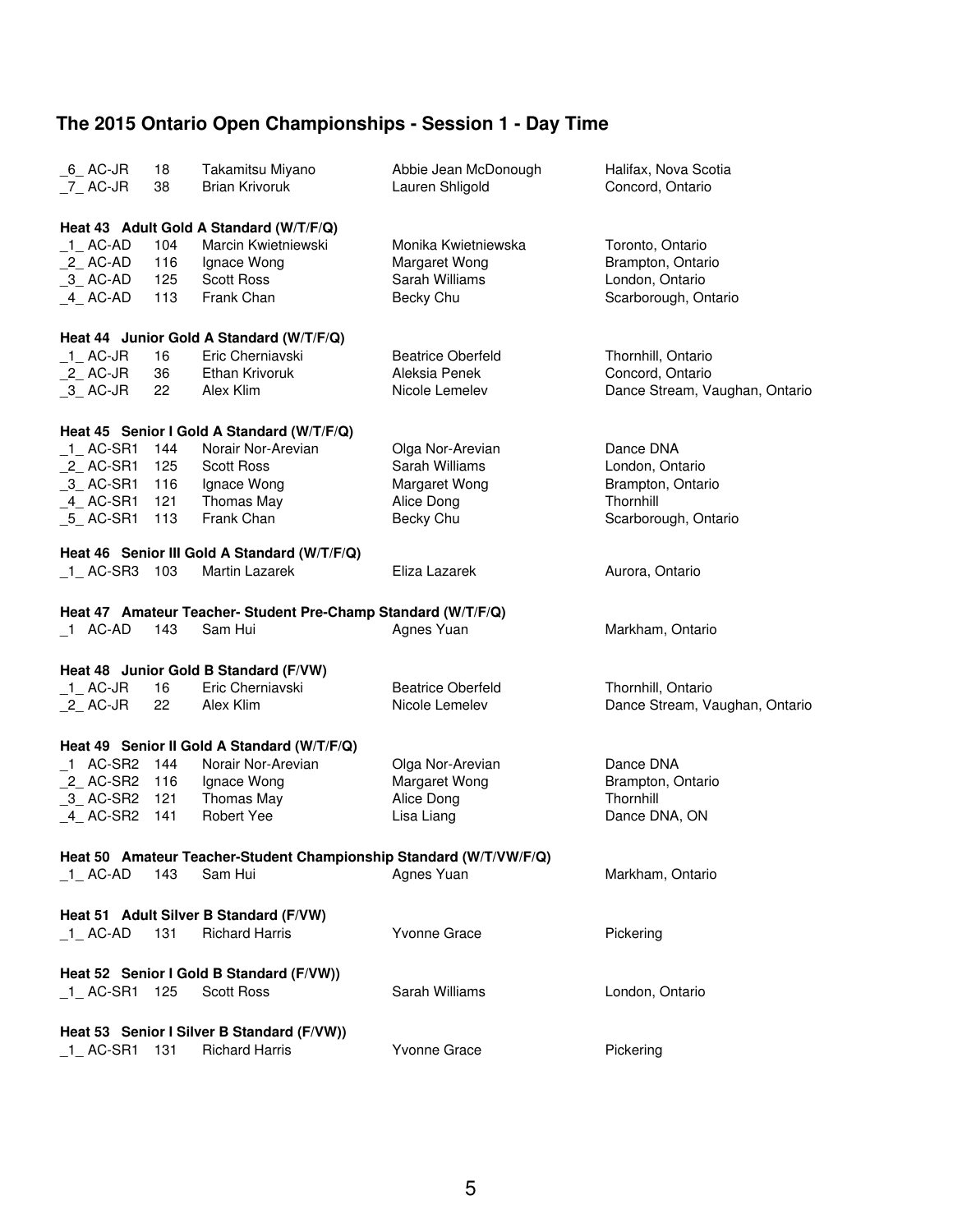| 1 AC-SR2 121 |     | Heat 54 Senior II Gold B Standard (F/VW)<br>Thomas May      | Alice Dong          | Thornhill        |
|--------------|-----|-------------------------------------------------------------|---------------------|------------------|
| 1 AC-SR3 103 |     | Heat 55 Senior III Gold B Standard (F/VW)<br>Martin Lazarek | Eliza Lazarek       | Aurora, Ontario  |
|              |     | Heat 56 Adult Gold B Standard (F/VW)                        |                     |                  |
| 1 AC-AD      | 104 | Marcin Kwietniewski                                         | Monika Kwietniewska | Toronto, Ontario |
| 2 AC-AD      | 125 | Scott Ross                                                  | Sarah Williams      | London, Ontario  |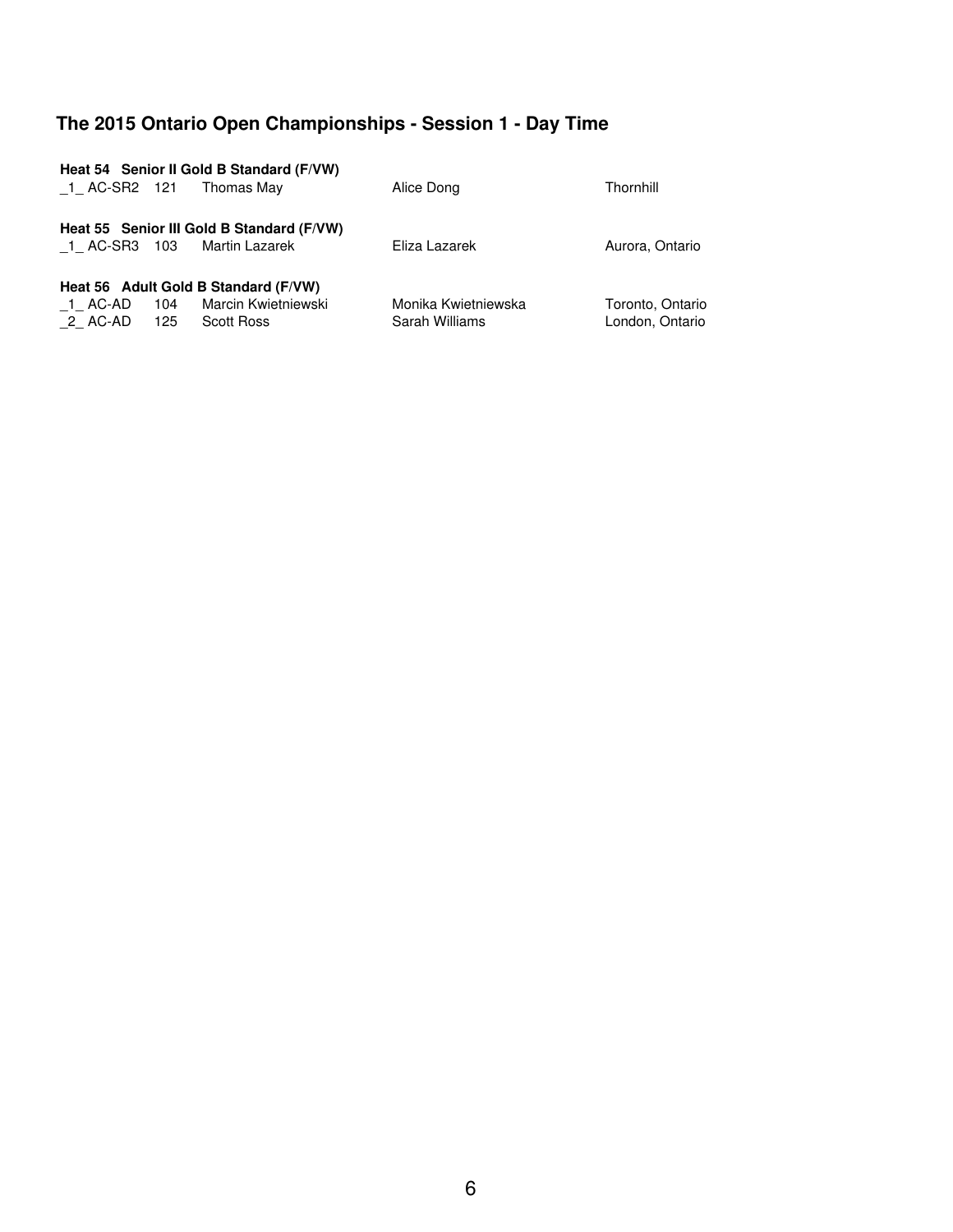## **The 2015 Ontario Open Championships Session 2 Evening**

|                |     | Heat 57 Senior I Pre-Champ Standard (W/T/F/Q)                                    |                         |                                |
|----------------|-----|----------------------------------------------------------------------------------|-------------------------|--------------------------------|
| 1 AC-SR1       | 118 | John Yamaguchi                                                                   | Alice Lam               | Toronto, Ontario               |
| $2$ AC-SR1     | 127 | Glen Shenton                                                                     | <b>Isabelle Shenton</b> | Woodstock, Ontario             |
| $-3$ AC-SR1    | 124 | Kevin Yee Loong                                                                  | Angela Yee Loong        | Oakville, Ontario              |
|                |     |                                                                                  |                         |                                |
|                |     | Heat 58 Senior III Pre-Champ Standard (W/T/F/Q)                                  |                         |                                |
| 1 AC-SR3 130   |     | Patrick Wong                                                                     | Priscilla Chin          | Scarborough, Ontario           |
| $-1$ AC-SR3    | 140 | Peter Kwok                                                                       | Sue Tang                | Dance DNA, Ontario             |
|                |     |                                                                                  |                         |                                |
|                |     | Heat 59 Junior Pre-Champ Standard (W/T/F/Q)                                      |                         |                                |
| $1$ AC-JR      | 20  | Leon Shvaitser                                                                   | Alexandra Morozova      | Dance Stream, Vaughan, ON      |
| $_2$ AC-JR     | 22  | Alex Klim                                                                        | Nicole Lemelev          | Dance Stream, Vaughan, Ontario |
|                |     |                                                                                  |                         |                                |
|                |     | Heat 60 Senior II Pre-Champ Standard (W/T/F/Q)                                   |                         |                                |
| $-1$ AC-SR2    | 137 | Eagle Leung                                                                      | Hannah Ng               | Richmond Hill, Ontario         |
| $_2$ AC-SR2    | 118 | John Yamaguchi                                                                   | Alice Lam               | Toronto, Ontario               |
| 3 AC-SR2 124   |     | Kevin Yee Loong                                                                  | Angela Yee Loong        | Oakville, Ontario              |
| 4 AC-SR2 127   |     | Glen Shenton                                                                     | <b>Isabelle Shenton</b> | Woodstock, Ontario             |
| 5 AC-SR2       | 130 | Patrick Wong                                                                     | Priscilla Chin          | Scarborough, Ontario           |
|                |     |                                                                                  |                         |                                |
|                |     | Heat 61 Ontario Open Senior II Championship Standard (W/T/VW/F/Q)                |                         |                                |
| 1 AC-SR2       | 119 | Horace Hu                                                                        | Agnes Yuan              | Scarborough, Ontario           |
| $2$ AC-SR2     | 115 | Denis Michaud                                                                    | Diane Michaud           | Gatineau, Quebec               |
| 3 AC-SR2       | 135 | Jean-Francois Rousseau                                                           | Nathalie Ladouceur      | Ste-Marthe-sur-le-Lac, Quebec  |
| 4 AC-SR2       | 136 | Kam Young                                                                        | Rosita Young            | Toronto, Ontario               |
| 5 AC-SR2       | 117 | Juergen Schlaepfer                                                               | Barbara Blackwell       | Ottawa, Ontario                |
| 6 AC-SR2       | 122 | Djun Kim                                                                         | Shirley Yue             | Vancouver, BC                  |
| $\_S\_$ AC-SR2 | 106 | Raymond Chan                                                                     | Alison Lau              | Dance DNA, Ontario             |
| $\_S\_AC-SR2$  | 132 | Andrew Tsang                                                                     | Kitty Lam               | Hong Kong                      |
| $_S$ _AC-SR2   | 137 | Eagle Leung                                                                      | Hannah Ng               | Richmond Hill, Ontario         |
| S AC-SR2       | 145 | Jason Huynh                                                                      | Linda Huynh             | Brampton, Ontario              |
|                |     |                                                                                  |                         |                                |
|                |     | Heat 62 Ontario Open Youth Championship Standard (W/T/VW/F/Q)                    |                         |                                |
| 1 AC-YTH 2     |     | Anton LoRi                                                                       | Rumi Dolmaya            | Dance Mania, Richmond Hill     |
| _2_ AC-YTH 111 |     | Michael Bazarsky                                                                 | Michelle Mozenson       | Concord, Ontario               |
| 3 AC-YTH 41    |     | David Sholkov                                                                    | Nicole Beri             |                                |
| 4 AC-YTH 100   |     | Jonatan Kamenetsky                                                               | Anastasia LoRi          | Dance Mania                    |
| 5 AC-YTH       | 21  | <b>Vladimir Tchernov</b>                                                         | Alexandra Vidinov       | Dance Stream, Vaughan, Ontario |
|                |     |                                                                                  |                         |                                |
| 1 AC-SR4       | 109 | Heat 63 Ontario Open Senior IV Championship Standard (W/T/VW/F/Q)<br>Stephen Woo | Winnie Woo              | Markham, Ontario               |
| $_2$ AC-SR4    | 123 | <b>Michel Rioux</b>                                                              | Sylvie Letendre         | Mascouche, Que.                |
|                |     |                                                                                  |                         |                                |
| 3 AC-SR4       | 108 | Kim Lam                                                                          | Edith Lam               | Mississauga, Ontario           |
|                |     | Heat 64 Ontario Open Under 21 Standard Championship (W/T/VW/F/Q                  |                         |                                |
| $-1$ AC-U21    | 110 | Christian Yeung                                                                  | Christine Budnyak       |                                |
| 2_AC-U21       | 111 | Michael Bazarsky                                                                 | Michelle Mozenson       | Concord, Ontario               |
| _3_AC-U21      | 100 | Jonatan Kamenetsky                                                               | Anastasia LoRi          | Dance Mania                    |
|                |     |                                                                                  |                         |                                |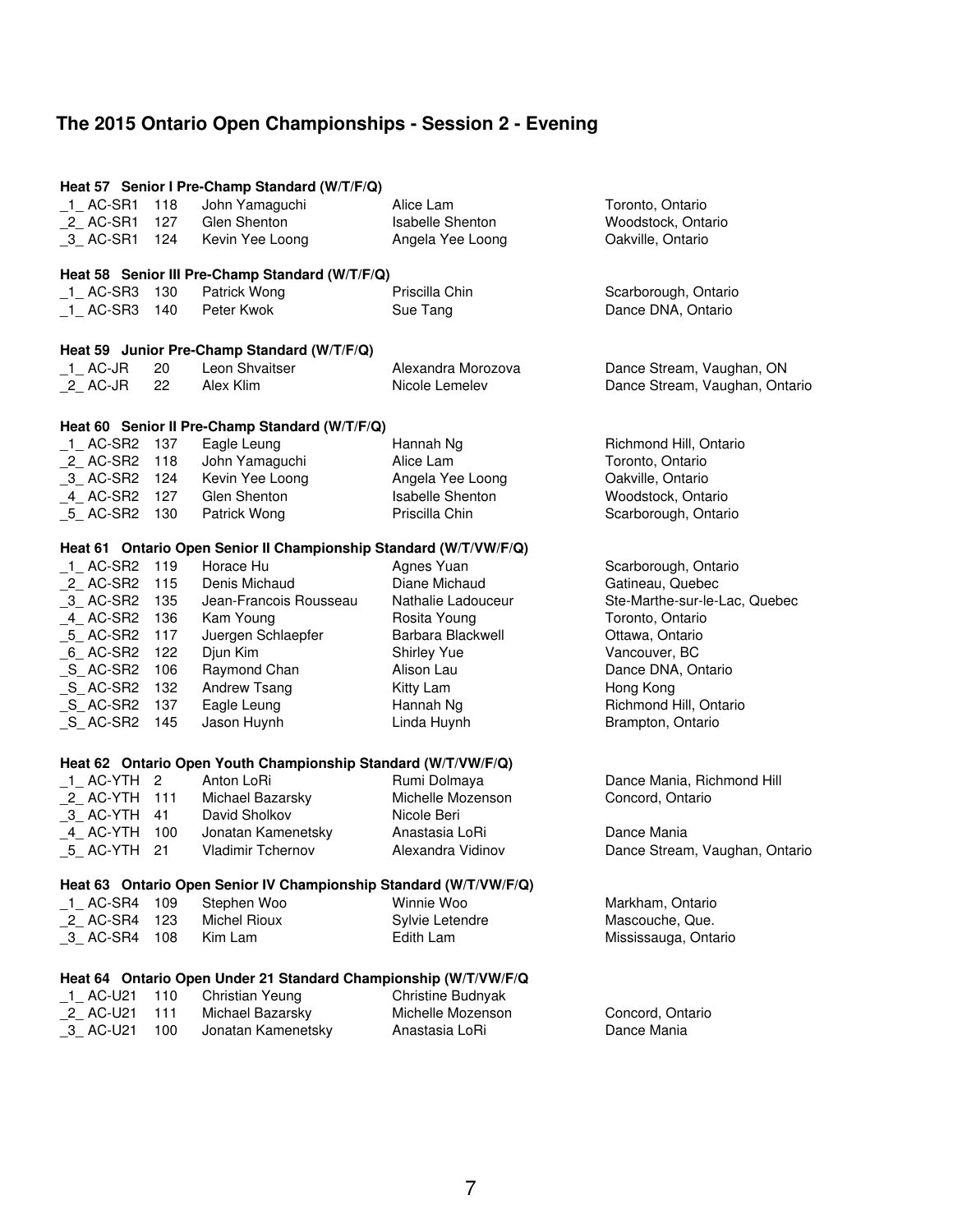## **The 2015 Ontario Open Championships Session 2 Evening**

|                    | Heat 65 Ontario Open Junior Championship Standard (W/T/VW/F/Q) |                                                                    |                            |                                    |  |
|--------------------|----------------------------------------------------------------|--------------------------------------------------------------------|----------------------------|------------------------------------|--|
| 1 AC-JR            | $\mathbf{2}$                                                   | Anton LoRi                                                         | Rumi Dolmaya               | Dance Mania Richmond Hill, Ontario |  |
| $_2$ AC-JR         | 41                                                             | David Sholkov                                                      | Nicole Beri                | Concord, Ontario                   |  |
| $-3$ AC-JR         | 27                                                             | Jonathan Test                                                      | Emma Rousseau              | Cote Sainte Luc, Quebec            |  |
| $-4$ AC-JR         | 43                                                             | Nikita Babaev                                                      | Nicole Guvesitz            | Dance DNA, Ontario                 |  |
| $_5$ AC-JR         | 20                                                             | Leon Shvaitser                                                     | Alexandra Morozova         | Dance Stream, Vaughan, ON          |  |
| $6$ AC-JR          | 21                                                             | <b>Vladimir Tchernov</b>                                           | Alexandra Vidinova         | Dance Stream, Vaughan, Ontario     |  |
|                    |                                                                |                                                                    |                            |                                    |  |
|                    |                                                                | Heat 66 Ontario Open Senior III Championship Standard (W/T/VW/F/Q) |                            |                                    |  |
| 1 AC-SR3           | 115                                                            | Denis Michaud                                                      | Diane Michaud              | Gatineau, Quebec                   |  |
| $2$ AC-SR3         | 136                                                            | Kam Young                                                          | Rosita Young               | Toronto, Ontario                   |  |
| $-3$ AC-SR3        | 117                                                            | Juergen Schlaepfer                                                 | Barbara Blackwell          | Ottawa, Ontario                    |  |
| 4_ AC-SR3          | 132                                                            | Andrew Tsang                                                       | Kitty Lam                  | Hong Kong                          |  |
| $-5$ AC-SR3        | 140                                                            | Peter Kwok                                                         | Sue Tang                   | Dance DNA, Ontario                 |  |
| $X$ AC-SR3         | 123                                                            | <b>Michel Rioux</b>                                                | Sylvie Letendre            | Mascouche, Que.                    |  |
|                    |                                                                |                                                                    |                            |                                    |  |
|                    |                                                                | Heat 67 Ontario Open Adult Championship Standard (W/T/VW/F/Q)      |                            |                                    |  |
| $-1$ AC-AD         | 110                                                            | Christian Yeung                                                    | Christine Budnyak          |                                    |  |
| $_2$ AC-AD         | 134                                                            | Peter Sigalos                                                      | Katherine Willson-Sabourin | Montreal, Quebec                   |  |
| $-3$ AC-AD         | 142                                                            | Simon Richard                                                      | Adriana Izzo               | Qubec                              |  |
| $X$ AC-AD          | 112                                                            | Patrick Rucinski                                                   | Tatiana Vesselkina         | Mississauga, Ontario               |  |
|                    |                                                                |                                                                    |                            |                                    |  |
|                    |                                                                | Heat 68 Junior Pre-Champ Latin (S/C/R/J)                           |                            |                                    |  |
| $_1$ AC-JR         | 16                                                             | Eric Cherniavski                                                   | <b>Beatrice Oberfeld</b>   | Thornhill, Ontario                 |  |
| $_2$ AC-JR         | 27                                                             | Jonathan Test                                                      | Emma Rousseau              | Cote Sainte Luc, Quebec            |  |
| $-3$ AC-JR         | $\mathbf{1}$                                                   | Adam Bendersky                                                     | Gabriella Simanovsky       | Dance Mania Richmond Hill, Ontario |  |
| 4 AC-JR            | 20                                                             | Leon Shvaitser                                                     | Alexandra Morozova         | Dance Stream, Vaughan, ON          |  |
| $-5$ AC-JR         | 22                                                             | Alex Klim                                                          | Nicole Lemelev             | Dance Stream, Vaughan, Ontario     |  |
| $_6$ AC-JR         | 17                                                             | Patryk Prybysz                                                     | Elizabeth Goldmane         | Mississauga, ON                    |  |
|                    |                                                                | Heat 69 Youth Pre-Champ Latin (S/C/R/J)                            |                            |                                    |  |
| 1 AC-YTH 138       |                                                                | Igor Kovalchuk                                                     | Elizabeth Baranovska       | Concord, Ontario                   |  |
|                    |                                                                |                                                                    |                            |                                    |  |
|                    |                                                                | Heat 70 Senior II Pre-Champ Latin (S/C/R/J)                        |                            |                                    |  |
| 1 AC-SR2 137       |                                                                | Eagle Leung                                                        | Hannah Ng                  | Richmond Hill, Ontario             |  |
|                    |                                                                |                                                                    |                            |                                    |  |
|                    |                                                                | Heat 71 Ontario Open Junior Championship Latin (S/C/R/P/J)         |                            |                                    |  |
| 1 AC-JR            | $\overline{2}$                                                 | Anton LoRi                                                         | Rumi Dolmaya               | Dance Mania Richmond Hill, Ontario |  |
| $_2$ AC-JR         | 41                                                             | David Sholkov                                                      | Nicole Beri                | Concord, Ontario                   |  |
| $-3$ AC-JR         | 21                                                             | <b>Vladimir Tchernov</b>                                           | Alexandra Vidinova         | Dance Stream, Vaughan, Ontario     |  |
| $-4$ AC-JR         | 20                                                             | Leon Shvaitser                                                     | Alexandra Morozova         | Dance Stream, Vaughan, ON          |  |
|                    |                                                                |                                                                    |                            |                                    |  |
|                    |                                                                | Heat 72 Ontario Open Under 21 Latin Championship (S/C/R/P/J)       |                            |                                    |  |
| 1 AC-U21           | 102                                                            | Jacob Korenev                                                      | Dayana Nikon               | Dance Mania Richmond Hill, Ontario |  |
| _2_ AC-U21         | 101                                                            | Idan Daich                                                         | Sanna Averbuch             | Dance Mania                        |  |
| _3 AC-U21          | 111                                                            | Michael Bazarsky                                                   | Michelle Mozenson          | Concord, Ontario                   |  |
| 4 AC-U21           | 100                                                            | Jonatan Kamenetsky                                                 | Anastasia LoRi             | Dance Mania                        |  |
| $X$ AC-U21         | 110                                                            | Christian Yeung                                                    | Christine Budnyak          |                                    |  |
|                    |                                                                | Heat 73 Ontario Open Senior II Championship Latin (S/C/R/P/J)      |                            |                                    |  |
| $\_$ 1 $\_$ AC-SR2 | 135                                                            | Jean-Francois Rousseau                                             | Nathalie Ladouceur         | Ste-Marthe-sur-le-Lac, Quebec      |  |
| $2$ AC-SR2         | 139                                                            | Sunny So                                                           | Margo Slota                | Thornhill, Ontario                 |  |
| 3 AC-SR2 128       |                                                                | Victor Tsemko                                                      | Sylvie Bourguignon         | Pointe-Claire, Que.                |  |
|                    |                                                                |                                                                    |                            |                                    |  |